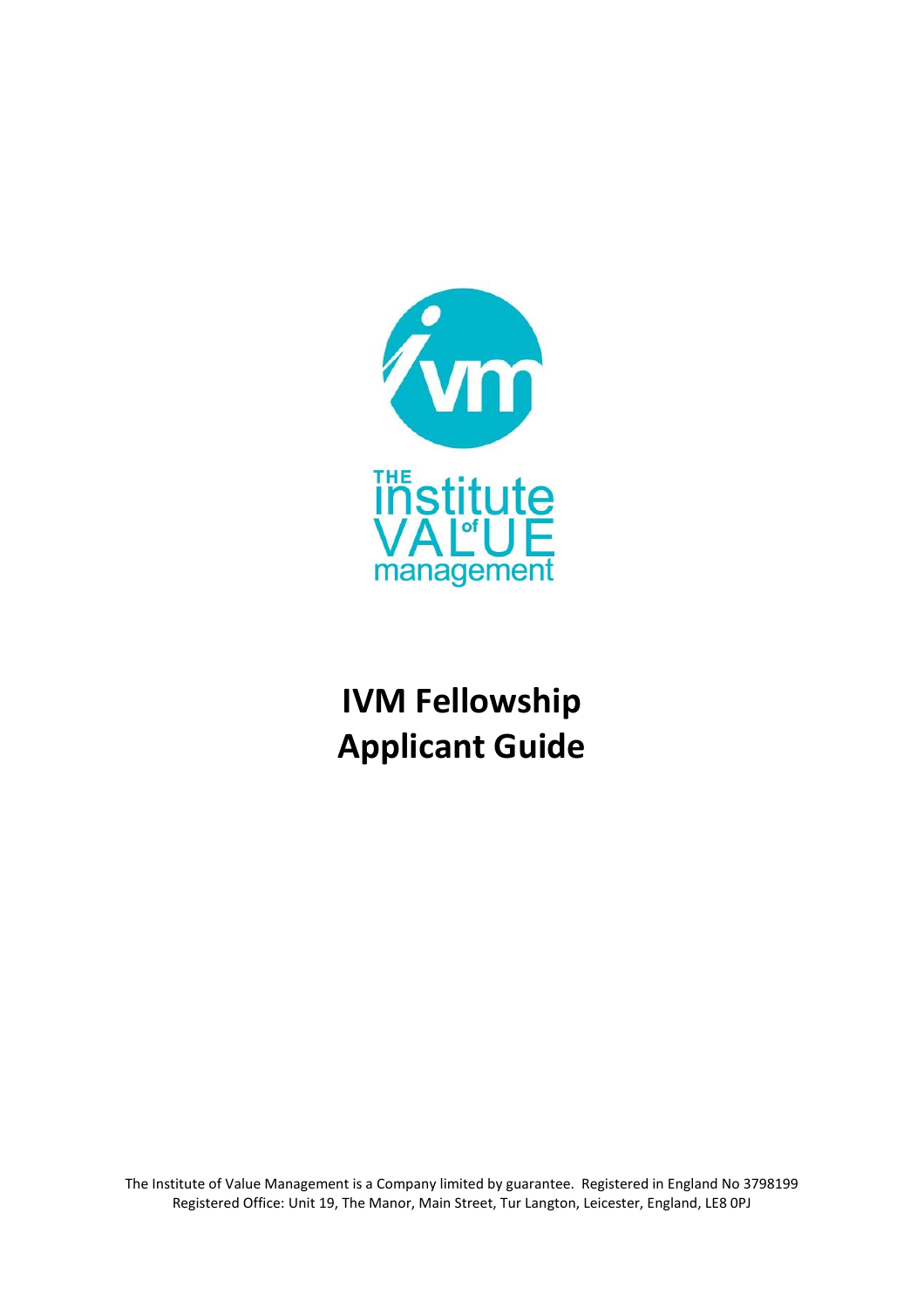

# **IVM FELLOWSHIP: APPLICANT GUIDE**

# **Foreword**

I am delighted that you have decided to apply for IVM Fellowship. It is a mark of distinction, and when you achieve fellowship, you join a group of Value Management professionals who stand out in the eyes of their peers and business. IVM Fellowship is a measure of excellence. I am sure that you will find fellowship both professionally and personally rewarding.

J A Warriner MSc, PVM, TVM, FIVM

Chair of the IVM Executive Committee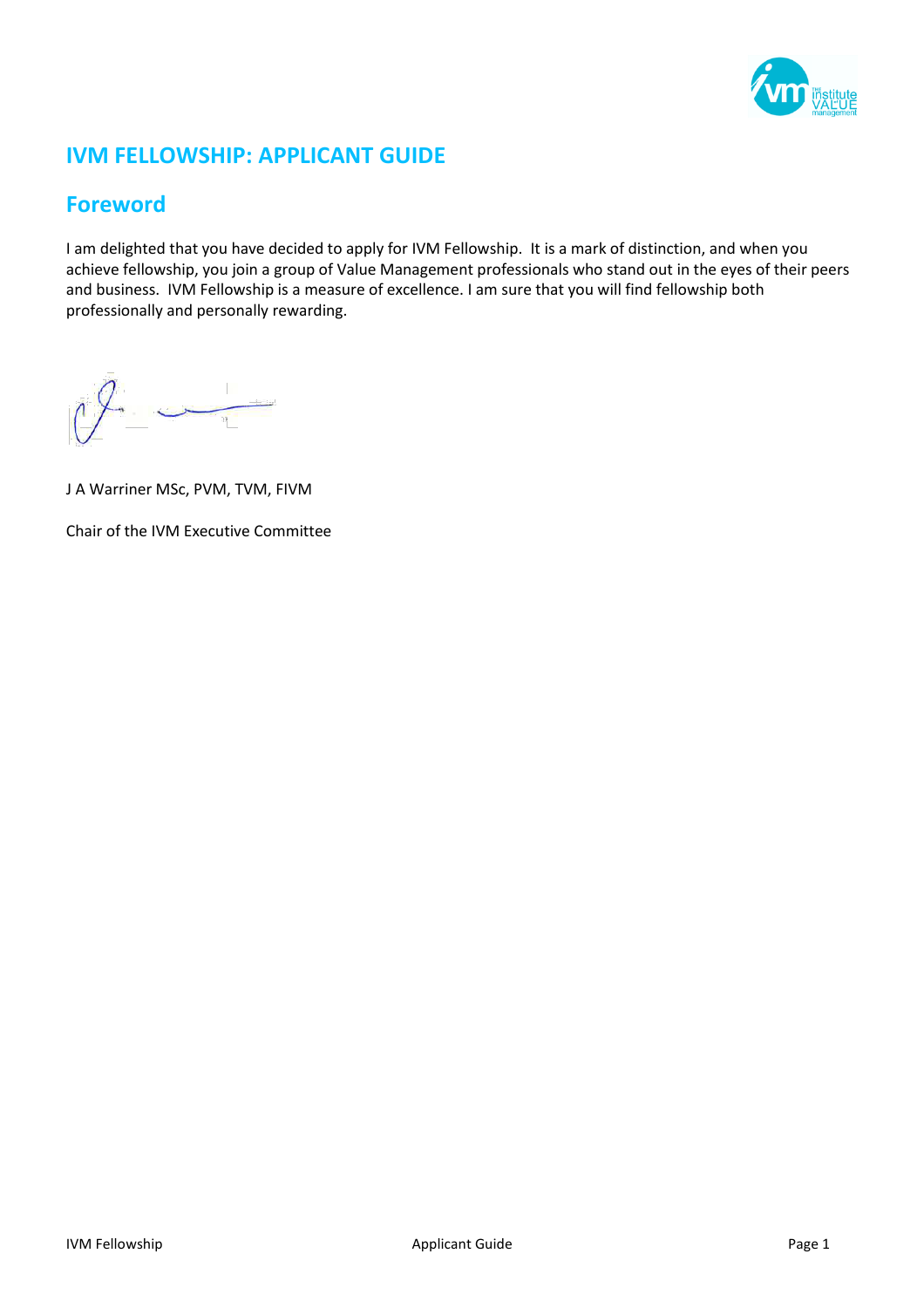

# **Introduction**

#### **Definition**

IVM Fellowship is defined as:

"An honoured class of membership awarded on the basis of individual achievement within the Value Management profession."

#### **From Membership to Fellowship**

To gain FIVM designation you must demonstrate a range of professional and technical competencies by either:

- **Route 1:** being qualified as a Professional in Value Management (PVM) or,
- **Route 2:** by your significant experience or, contribution to the field of Value Management

Experience and career progression provide opportunities for your skills to be enhanced and your profile and recognition in industry to develop. These achievements emphasise the authority and professionalism required to demonstrate commitment to the promotion and development of the Value Management profession.

Read more about the value of fellowship at www.ivm.org.uk/Memberships/Fellowship

#### **Applicant Profile**

Anyone that holds a PVM qualification or can demonstrate significant experience or contribution to the field of Value Management is eligible to apply for Fellowship.

**For Route 1** Applicants it is simply by completing the Fellowship Application Form and paying the application fee.

**For Route 2** Applicants, the process requires you to additionally provide evidence to demonstrate your significant experience or contribution to the field of Value Management.

**For both Routes**, if you have unpaid IVM subscriptions, unresolved complaints or other conduct issues on your IVM record, your application cannot be considered.

You will be required to maintain a Continuing Professional Development (CPD) Log from 1<sup>st</sup> January 2016 onwards and this can be downloaded from our websit[e www.ivm.org.uk](http://www.ivm.org.uk/)

Maintaining your CPD log and paying your annual subscription fees are mandatory requirements in retaining your FIVM status.

## **Process**

## **Application**

Download the application form (**Route 1 or 2**, as applicable) from our website [www.ivm.org.uk](http://www.ivm.org.uk/) or, request it from [secretary@ivm.org.uk](mailto:secretary@ivm.org.uk)

The application form details the application fees and for **Route** 2, any additional information that needs to be provided.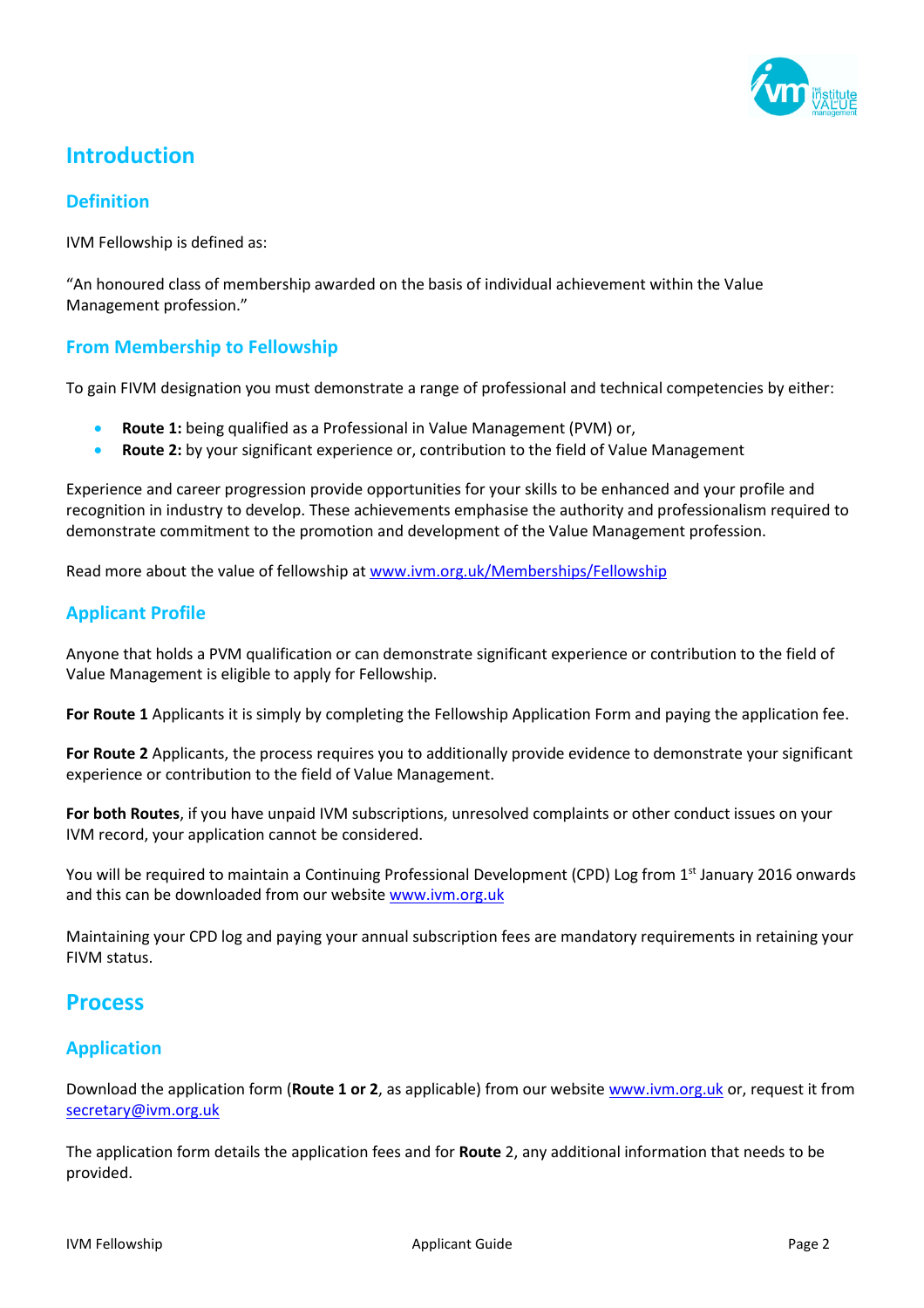

- 1. Complete the application form and pay the application fee; and
- 2. Submit the application form (**Routes 1 & 2**) and evidence (**for Route 2**) electronically.

#### **As an IVM member you are mandated to record your CPD from 1 st January 2016.**

#### **Assessment**

If you do not hold a PVM qualification, your **Route 2** application will be considered by an Assessor / Assessors assigned by the IVM and you will have to be interviewed either face-to-face or via video conferencing.

#### **Result**

The process for **Route 1** from application to result can take up to one month. For **Route 2** applicants, it can take up to three months. You will be informed of the timeframe when your application is acknowledged. There may be a delay if your application is incomplete or if the IVM needs to investigate any matter of concern; you will be informed if this is the case.

Your application (**Route 1**) if you hold a PVM qualification will be approved. Your application (**Route 2**) if based solely on your significant experience or, contribution to the field of Value Management and your personal statement on your current role, practices and ambitions relating to Value Management, will either be approved or declined.

If it is approved, you will be awarded fellowship. Your name will be published on the IVM website and you will be entitled to use the designation FIVM.

If it is declined, IVM will send you a report explaining the reasons. You have the right to appeal the decision. You are not allowed to appeal simply because you disagree with the decisions of the Assessor(s). For an appeal to be successful you must be able to show fault in the way the assessment was conducted which led to an unfair decision. Examples would be administrative error or procedural unfairness. Details of how to appeal will be given in the feedback report. There is an appeal fee.

# **Your Application (Routes 1 & 2)**

## **Approach to applying**

For **Route 1** Applicants it is simple, complete the Fellowship Application Form and pay the application fee.

For **Route 2** Applicants, if you are ready to apply for fellowship you should be able to match your achievements in terms of significant experience or contribution to the field of Value Management and identify and submit suitable evidence. You will also need to have a Referee to sign your application form who must be either MIVM, FIVM or hold a professional qualification.

Choose the significant experiences or contributions that best illustrate your achievements and strengths. You must provide sufficient evidence to enable the assessor(s) to make a confident decision. You should be prepared to provide the necessary information and details to support your application and the achievements you are demonstrating. The assessor(s) will decide if the evidence you provide together with your responses at interview meet the requirements for Fellowship, the assessor(s) may not be familiar with your background or area of practice and you should consider this when preparing your evidence and for your interview.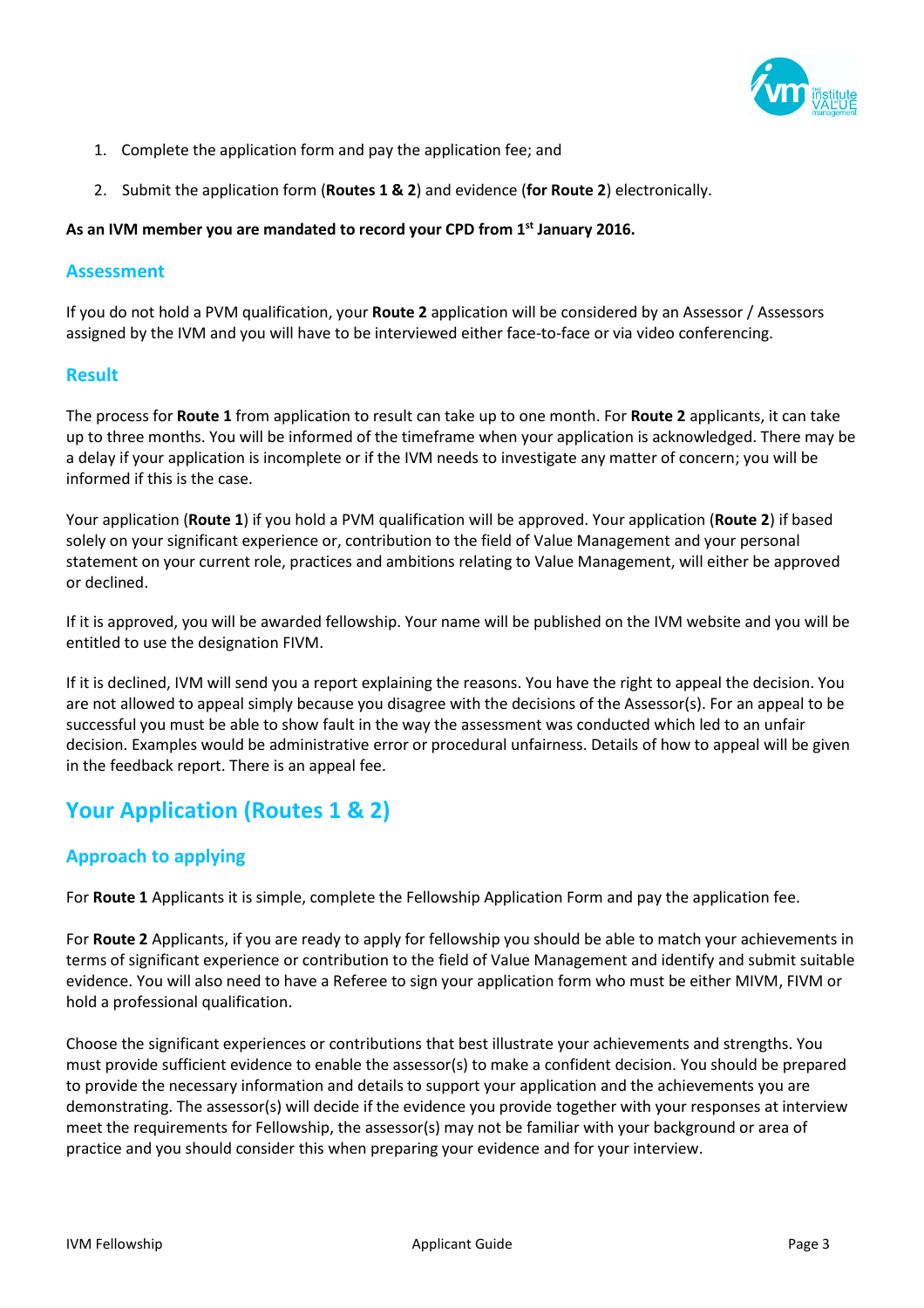

# **Preparing your evidence (Route 2 Applicants Only)**

Identify the evidence you can provide to demonstrate your significant experience or contribution to the field of Value Management. You may be asked to provide supporting information if your evidence does not provide sufficient detail.

### **Writing statements (Route 2 Applicants Only)**

Address the requirements for Fellowship i.e. significant experience or contribution to the field of Value Management. Your Curriculum Vitae or Resume should refer directly to what you have achieved. Provide written factual declarations, with sufficient detail and explanation to demonstrate your achievements up to a **maximum of four** evidence statements (maximum 500 words each). A brief statement or description or simple reference to current or previous job titles or employers is unlikely to contain sufficient information.

Evidence should clearly reference achievements, your actions and responsibilities. Statements should be specific to you and avoid generalisations that could apply to other people.

A personal statement on your current role, practices and ambitions relating to Value Management will also be required.

## **Providing Third Party Evidence (Route 2 Applicants Only)**

The third party document should refer directly to what you have achieved.

Confirmation could be an email or letter from the stated third party or a report / article written by the third party that confirms your appointment / involvement. You can also reference content from a reputable website that confirms your achievement.

Where stated, the third party may be your manager, a client, an IVM member or an appropriate authority from the organisation that recognised your achievement. If possible, third party should be different and should not be the same as your referee.

Copy documents for awards, certificates, diplomas, citations or publications should clearly demonstrate what has been achieved / awarded / published, including your details and the details of the awarding body / publication.

Any third party evidence provided is subject to further verification by the IVM. In order to do this the IVM may contact your referee or the third party.

# **Characteristics**

#### **Principles**

To gain FIVM status, you must demonstrate your individual achievements. As a Fellow you must:

- 1. Demonstrate intent to further the profession.
- 2. Act for the benefit of a third party.
- 3. Promote the Value Management profession.